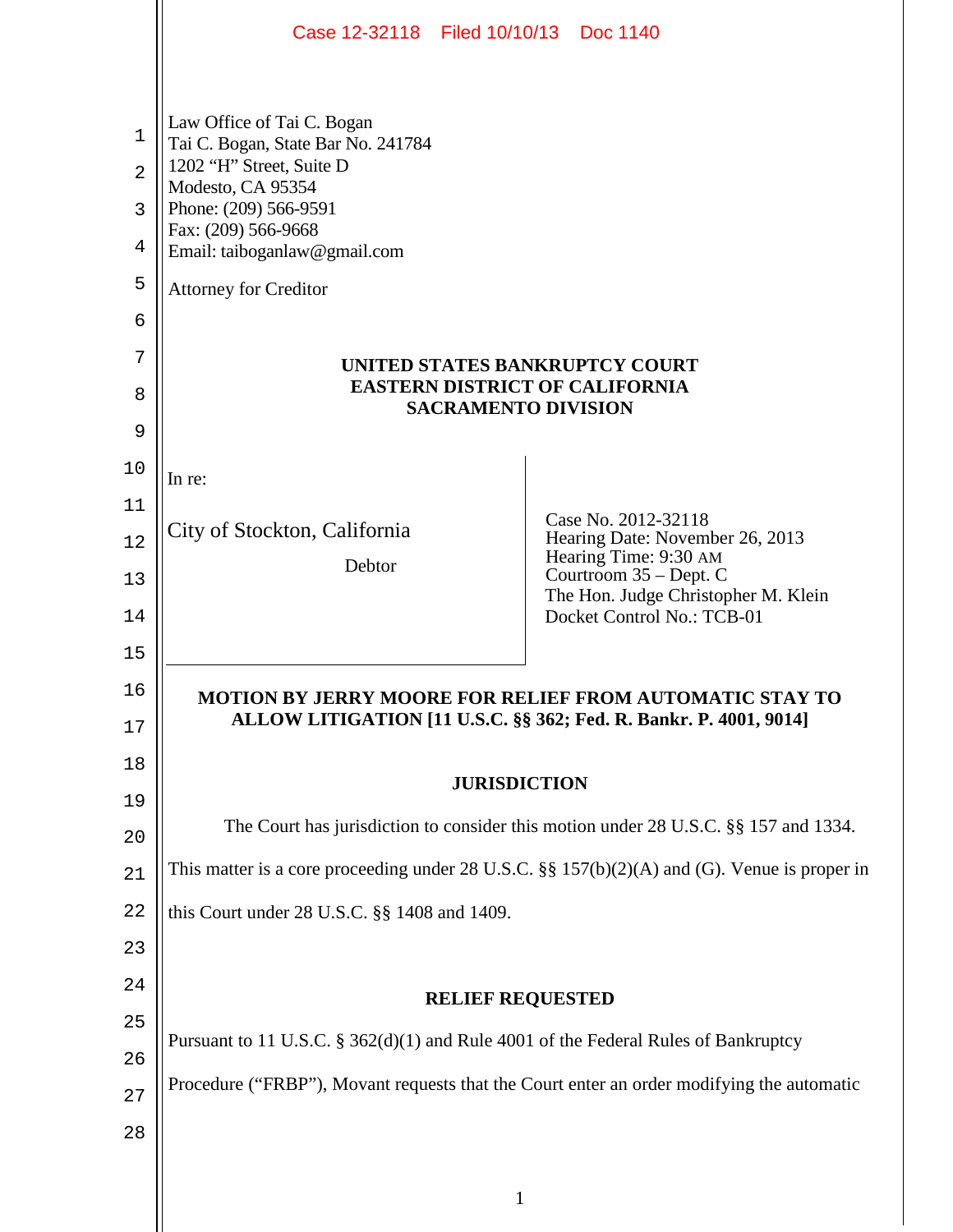| $\mathbf 1$    | stay of 11 U.S.C. § 362(a) in this case to permit him to pursue to judgment his action under   |  |  |
|----------------|------------------------------------------------------------------------------------------------|--|--|
| $\overline{2}$ | 42 U.S.C. 1983, Civil Rights action for Fourth Amendment violations, as well as violations of  |  |  |
| 3              | CA Constitution and laws, in order to establish liability of Debtor, any insurer or indemnitor |  |  |
| $\overline{4}$ | of the Debtor, and the Non-Debtor Defendants, in order to liquidate his claim in this          |  |  |
| 5              | bankruptcy case.                                                                               |  |  |
| 6              |                                                                                                |  |  |
| 7              | <b>ARGUMENT</b>                                                                                |  |  |
| 8              | "A decision to lift the automatic stay under 11 U.S.C. § 362 is within the discretion of       |  |  |
| 9<br>10        | the bankruptcy judge and reviewed for an abuse of discretion." (In re Mac Donald 755 F.2d      |  |  |
| 11             | 715, 716 -717 (9th Cir. (Cal.) 1985), citing In re Frigitemp Corp., 8 B.R. 284                 |  |  |
| 12             | $(S.D.N.Y.1981)$ .) Under 11 U.S.C. § 362(d)(1), on request of a party in interest, the court  |  |  |
| 13             | shall grant relief from the automatic stay "for cause". As a contingent creditor, Movant has   |  |  |
| 14<br>15       | standing to bring this Motion. (In re Kronemyer 405 B.R. 915, 921 (9th Cir. BAP 2009).)        |  |  |
| 16             | Although the Code does not provide a definition of what constitutes "cause", it is well-       |  |  |
| 17             | established that the existence of pending litigation against the debtor in a non-bankruptcy    |  |  |
| 18             | forum can satisfy the requirement. (In re Coachworks Holdings, Inc. 418 B.R. 490, 492)         |  |  |
| 19             | (Bkrtcy.M.D.Ga.,2009), citing Smith v. Tricare Rehab. Sys., Inc. (In re Tricare Rehab. Sys.,   |  |  |
| 20             | Inc.), 181 B.R. 569, 572 n. 7 (Bankr.N.D.Ala.1994). See also In Re Santa Clara County Fair     |  |  |
| 21             | Assoc., Inc. 180 B.R. 564, 566 (9th Cir. BAP 1995).)                                           |  |  |
| 22<br>23       | The Lawsuit will not be proceeding which arises under the Code, within the meaning             |  |  |
| 24             | of 28 U.S.C. §157. The Lawsuit is not a proceeding which arises in a case under the Code,      |  |  |
| 25             | within the meaning of 28 U.S.C. §157. Movant asserts the Lawsuit is not a proceeding           |  |  |
| 26             | "related to" a case under the Code, within the meaning of 28 U.S.C. §157. Even if the          |  |  |
| 27<br>28       | Lawsuit were determined to fall within this court's "related to" jurisdiction, 28 U.S.C.       |  |  |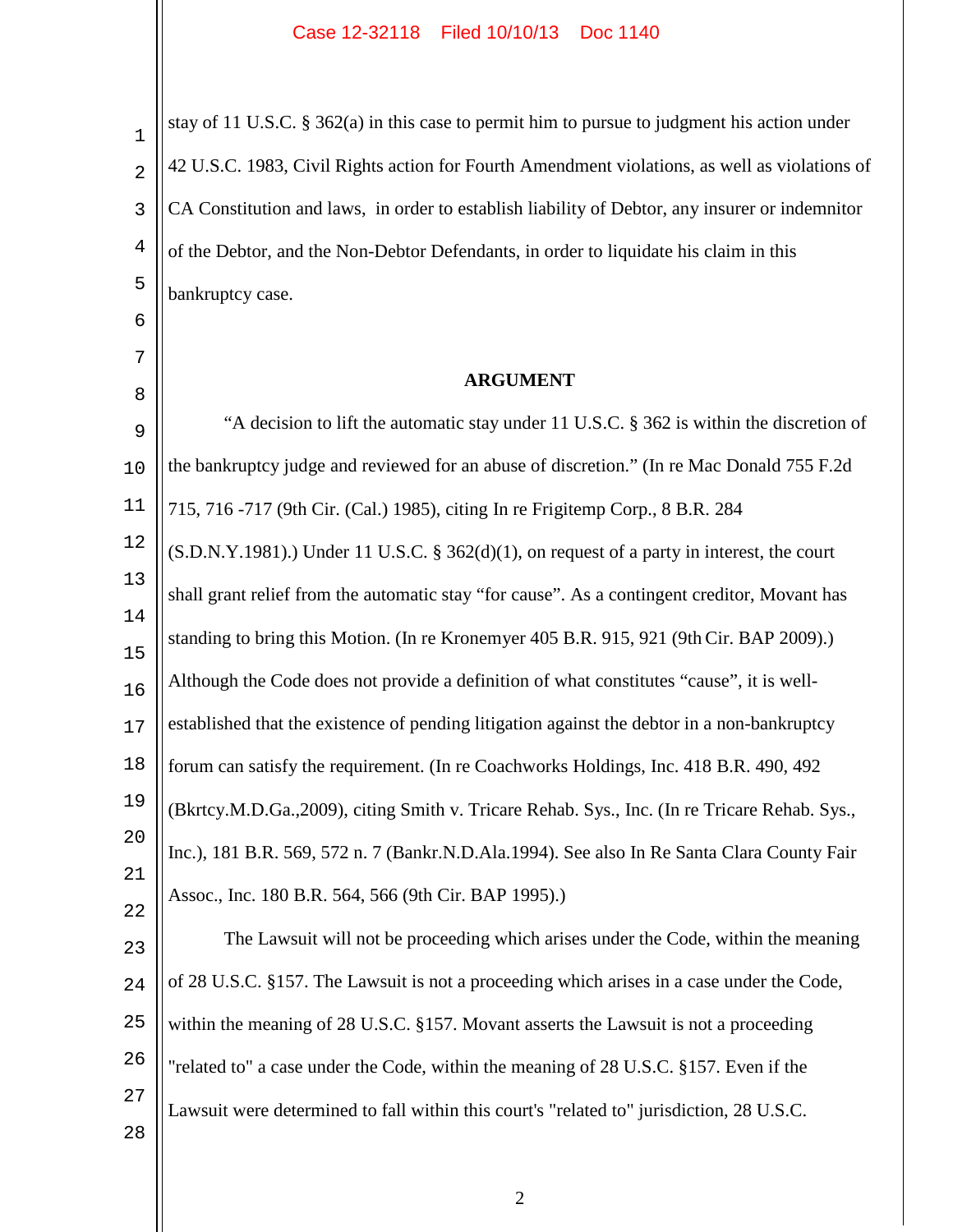## Case 12-32118 Filed 10/10/13 Doc 1140

| 1              | §157(b)(5) mandates that it be tried in the U.S. District Court for the Eastern District of                           |                                                                                                                                                                                |
|----------------|-----------------------------------------------------------------------------------------------------------------------|--------------------------------------------------------------------------------------------------------------------------------------------------------------------------------|
| $\overline{a}$ | California, the very court where the Lawsuit will be commenced.                                                       |                                                                                                                                                                                |
| 3              |                                                                                                                       | Cause exists in this case because any harm to Debtor is substantially outweighed by                                                                                            |
| 4              | harm to the Movant in denying him relief from the automatic stay.                                                     |                                                                                                                                                                                |
| 5              |                                                                                                                       |                                                                                                                                                                                |
| 6              | Jerry Moore ("Movant"), a creditor of the City of Stockton ("Debtor"), through his<br>attorney represents as follows: |                                                                                                                                                                                |
| 7<br>8         |                                                                                                                       | 1. On or about December 10, 2011, Movant was arrested and subsequently charged<br>under California Penal Code section 148.                                                     |
| 9<br>10        | 2.                                                                                                                    | During that arrest Movant sustained injuries from the arresting police officers and a<br>police dog.                                                                           |
| 11<br>12       | 3.                                                                                                                    | On June 7, 2012, Movant filed a claim against the City of Stockton for the injuries<br>pursuant to California Government Code sections 910 et seq.                             |
| 13             |                                                                                                                       | 4. On June 28, 2012, the Debtor filed a petition for under Chapter 9 of Title 11 of the<br>United States Bankruptcy Code ("Code"). Bankruptcy protection.                      |
| 14<br>15       | 5.                                                                                                                    | On July 3, 2012, the City of Stockton mailed the Movant a letter rejecting his claim<br>against them.                                                                          |
| 16<br>17       |                                                                                                                       | 6. On April 11, 2013, the Movant was acquitted of the criminal charge of Penal Code<br>section 148.                                                                            |
| 18             | 7.                                                                                                                    | On August 13, 2013, Movant through his attorney filed a Proof of Claim under this<br>Bankruptcy proceeding.                                                                    |
| 19             |                                                                                                                       | 8. The Debtor has assigned $11-299-2499A$ as indentifying creditor.                                                                                                            |
| 20             |                                                                                                                       | 9. Based upon the acquittal date of April 11, 2013, Movant through his attorney believes<br>the deadline for filing California State causes of action in a Lawsuit against the |
| 21             | individual officers and/or the City of Stockton could be October 10, 2013.                                            |                                                                                                                                                                                |
| 22<br>23       |                                                                                                                       | 10. To prevent making a procedural error regarding the statute of limitations, Movant will                                                                                     |
| 24             |                                                                                                                       | be filing this motion now with a court date in the future related to the ruling on this<br>motion. The Lawsuit will be filed after the filing of this motion, but before its   |
| 25             |                                                                                                                       | decision.                                                                                                                                                                      |
| 26             |                                                                                                                       | 11. Movant does not intend on serving the lawsuit on the City of Stockton or the<br>individually named officer until this motion has been ruled upon.                          |
| 27             |                                                                                                                       | 12. Movant will be entitled to and will request a jury trial of the Lawsuit.                                                                                                   |
| 28             |                                                                                                                       |                                                                                                                                                                                |
|                |                                                                                                                       |                                                                                                                                                                                |